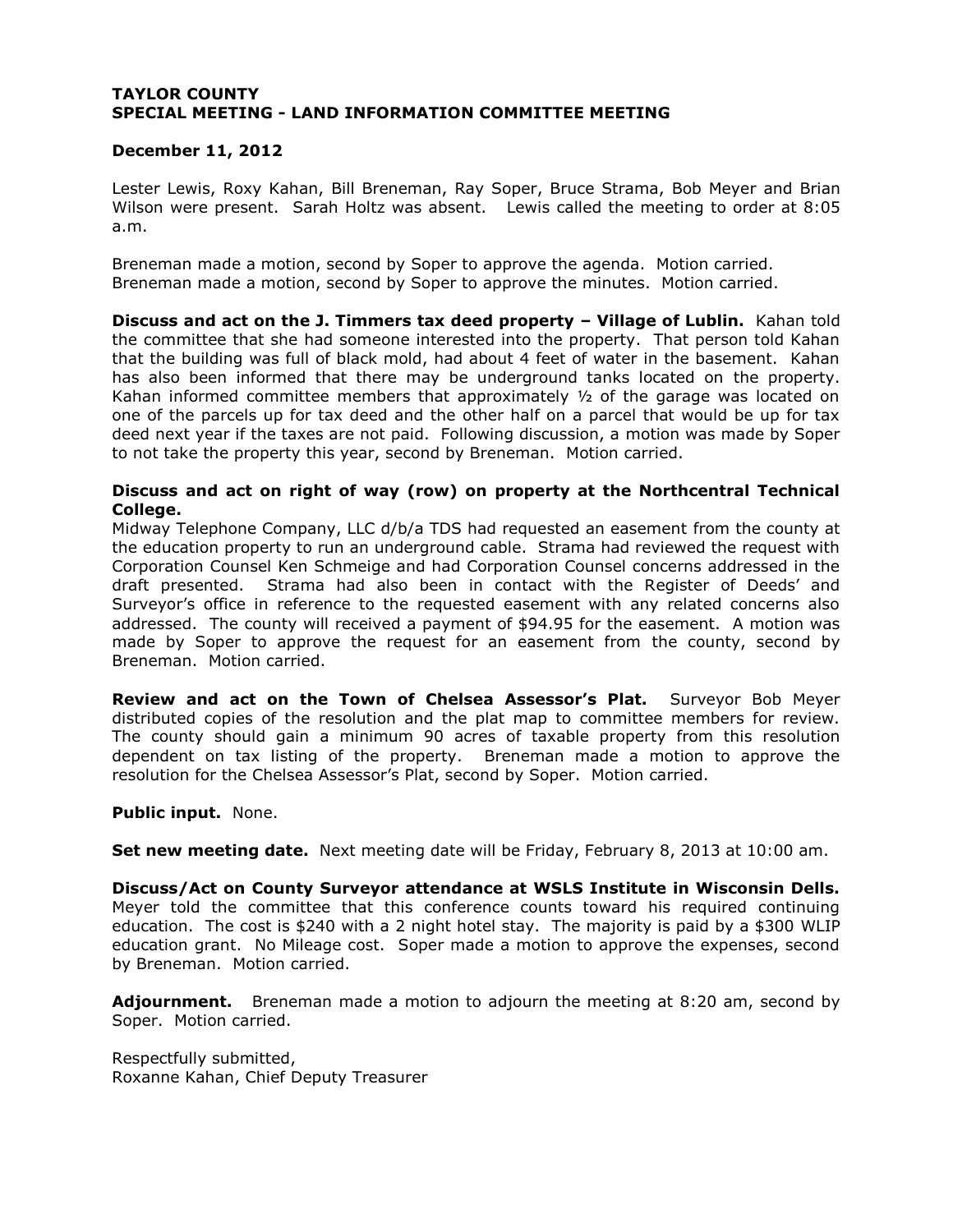## **September 7, 2012**

Lester Lewis, Bill Breneman, Ray Soper, Bob Meyer, John Easterly, Marvel Lemke, Craig Amundson, Bruce Strama, Roxy Kahan, Larry Brandl, Ken Schmiege and Joe Pierce were present. Sarah Holtz, Betty Blumenstein, Dan Olson and Susan Noland were absent. Lewis called the meeting to order at 8:03 a.m.

### **2. Approve Agenda**.

A motion made by Breneman, second by Soper to approve the Amended Agenda of 14 items. Motion carried.

### **3. Approve Minutes.**

A motion was made by Soper, second by Breneman to approve the July 6, 2012 minutes. Motion carried.

## **11. Update on Treasurer of Love, LLC. 238 & 240 S. Main Street**.

The building was sold ½ year ago. August 13, 2012 was the deadline date to have the building up to code via the Irrevocable Standby Letter of Credit through the Community Bank of Central Wisconsin. Joe Pierce was present and explained to the committee that the building is not up to code via the Letter of Credit and questioned if an extension was necessary. The roof is fixed. The roof has been inspected by Bob Christianson and Larry Peterson in November 2011. A building permit was issued by Christianson at that time. Pierce has a quote for \$4,000.00 for 10 windows. Pierce would like to fix the upstairs up for future apartments. No action taken on this. If they want to transfer the title they are legal. Joe Pierce left meeting at 8:13 am.

## **9. Update on the Town of Chelsea parcel number 006-80330-0000 to Shawn McNamar.**

A letter dated 9/6/12 was received by fax from Bruce Marshall who is with Slaby, Ded, Marshall, Reinhard & Writz, LLP. Price County believes that the parcel of land is worth \$1,000.00. Taylor County is willing to deed the parcel over to Price County. Price County will have a meeting in October. The Corporate Counsel is willing to travel with the Committee Chairman to the meeting in Price County. A motion was made by Soper to have the Corporate Counsel send a letter to Bruce Marshall describing that Taylor County is trying to clean up our records, the property has no value and that Taylor County is willing to deed it over to Price County. Breneman second the motion. Motion carried.

Betty Blumenstein joined meeting at 8:15 am. Ken Schmeige left meeting at 8:17 am.

## **4. Review and approve bills.**

No bills to review. Meyer told the committee that he had to have a tire and shocks with helper springs put on the van. Also the water pump was just replaced. A bill was not yet available. Meyer went on to say several other minor problems have recently popped up. Meyer suggested that based on the van's age, it might be a good idea to look at replacing it in the next few years and he added that he had contacted the Sheriff's Department as they may be getting rid of some vehicles in the couple of years that would work for a possible replacement.

#### **5. Discuss correspondence & meeting attendance.**

No correspondence. Meyer told the committee that they have had meetings with landowners and are starting final staking on the Chelsea Plat. Lemke handed out invitations to the eRecording open house on Monday, September 10, 2012 – 1030 am to 12:00 pm. The committee members are invited.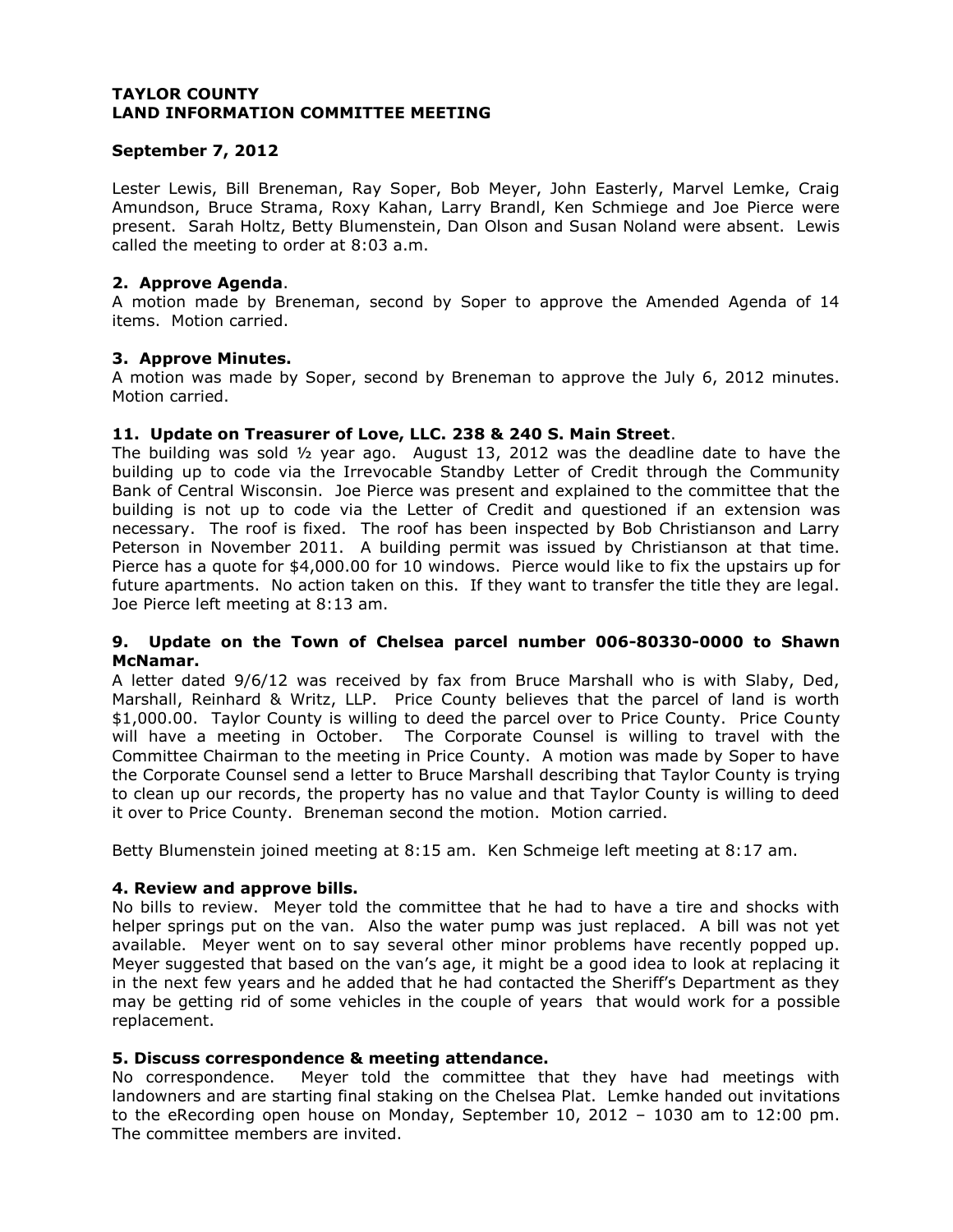## **6. Review corner requests.**

One corner request in Section 23, Town of Pershing.

### **7. Discuss/take action on cell phone upgrade/data package for County Surveyor's GPS system.**

Meyer told the committee that he would like to try the data/cell phone plan. Verizon gave a quote of \$40/data plan per month with suspended service for up to 3 months, twice a year. Upgrade the phone for \$30 to a flip phone with Bluetooth modem. This will allow the surveyor's to operate with greater ease as they have had many radio problems. A motion was made by Breneman to upgrade to the \$40/data plan, second by Soper. Motion carried. Soper has reservations with the coverage. Meyer stated he has been told that data transmission does not require a solid connection like voice does and Amundsen agreed.

## **8. Review and approve budgets for the Surveyor and Land Information Departments.**

Soper made a motion to accept the Land Information Budget for 2013, second by Breneman. Motion carried. Breneman made a motion to accept the Surveyor's Budget for 2013, second by Soper. Motion carried.

### **10. Update & possible action regarding the delinquent taxes on the Webster Pig Farm, Town of Pershing.**

The property is currently being remediated. The county will not get involved at this time. No action taken.

## **12. Public input.**

No input.

### **13. Set new meeting date.**

The meeting date was set at the last meeting. The next meeting date will be November 2, 2012 at 8:00 am, where the Environmental Assessment Committee will view tax deed parcels.

**14. Adjournment.** A motion was made by Breneman at 8:56 am to adjourn the meeting. Second by Soper. Motion carried.

Respectfully submitted, Roxy Kahan, Chief Deputy Treasurer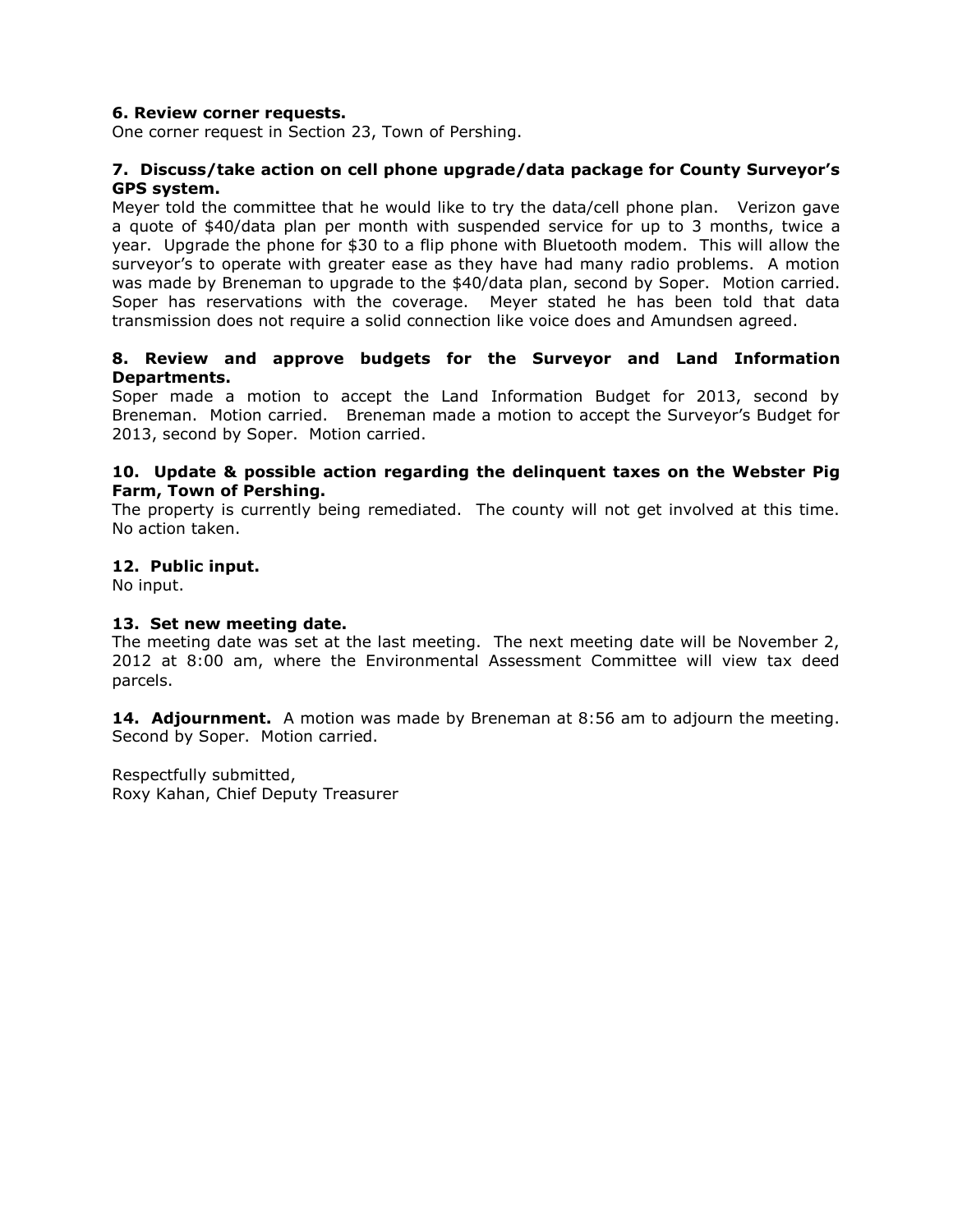## **July 6, 2012**

Lester Lewis, Bill Breneman, Larry Peterson, Sarah Holtz, Dan Olson, Bob Meyer, Ray Soper, Marvel Lemke, Craig Amundson, Bruce Strama were present. Roxy Kahan, Betty Blumenstein, John Easterly, and Ken Schmiege were absent. Lewis called the meeting to order at 8:00 a.m.

A motion was made by Soper, second by Breneman to approve the May 4, 2012 minutes. Motion carried. Breneman made a motion, second by Soper to approve the agenda. Motion carried.

## **Review and approve bills.**

No bills

### **Discuss correspondence & meeting attendance.**

Holtz informed the board that Roxy and herself attended a WCTA convention in Janesville in the month of June. Meyer attended a County Surveyor meeting in Neillsville to find out more information about added towers. He may have to upgrade his GPS system to be able to take full advantage of the current tower coverage.

### **Review corner requests.**

One corner request in the Town of Taft in section 14.

### **Discuss pending action on several contaminated sites.**

Peterson reported that Ken Schimko, a representative from Meridian Environmental Consulting, LLC is currently working with some contaminated sites in the Village of Lublin, Town of Pershing and the Town of Jump River. Ken is using his expertise to get the funding to hopefully get all of these areas cleaned up and back on the tax roll.

#### **Update regarding Treasurer's office fee's for certified documents.**

Item was tabled until Treasurer can get more details and then she will bring it up at the Finance meeting.

#### **Discuss & take action on 2012 Base Budget Grant Application.**

Meyer drafted this grant so that he may be able to get all documents that are filed in the Surveyors office scanned in and available on the County web site. Lemke informed the board that the grant money from last year's grant was used to purchase and implement eRecording of real estate documents in her office. eRecording went live on July  $5<sup>th</sup>$ , 2012. Breneman made a motion to approve the grant, Soper second. Motion carried.

### **Discuss and take action on the Surveyor being the back-up for the Zoning Administrator.**

Discussion was had about Meyer being the back-up for the Zoning Administrator along with possibly a few other people. Peterson will be retiring soon and our contracted back-up does not want the full time duties. Peterson informed the board that whom ever becomes the back-up for his position will need to be certified for soil testing and also receive a plumber inspector license. The testing for this is very difficult and some people may not be able to get their license. Soper made the motion to approve Meyer to get the required training and certification pending approval from Finance and Personnel, Breneman second. Motion carried.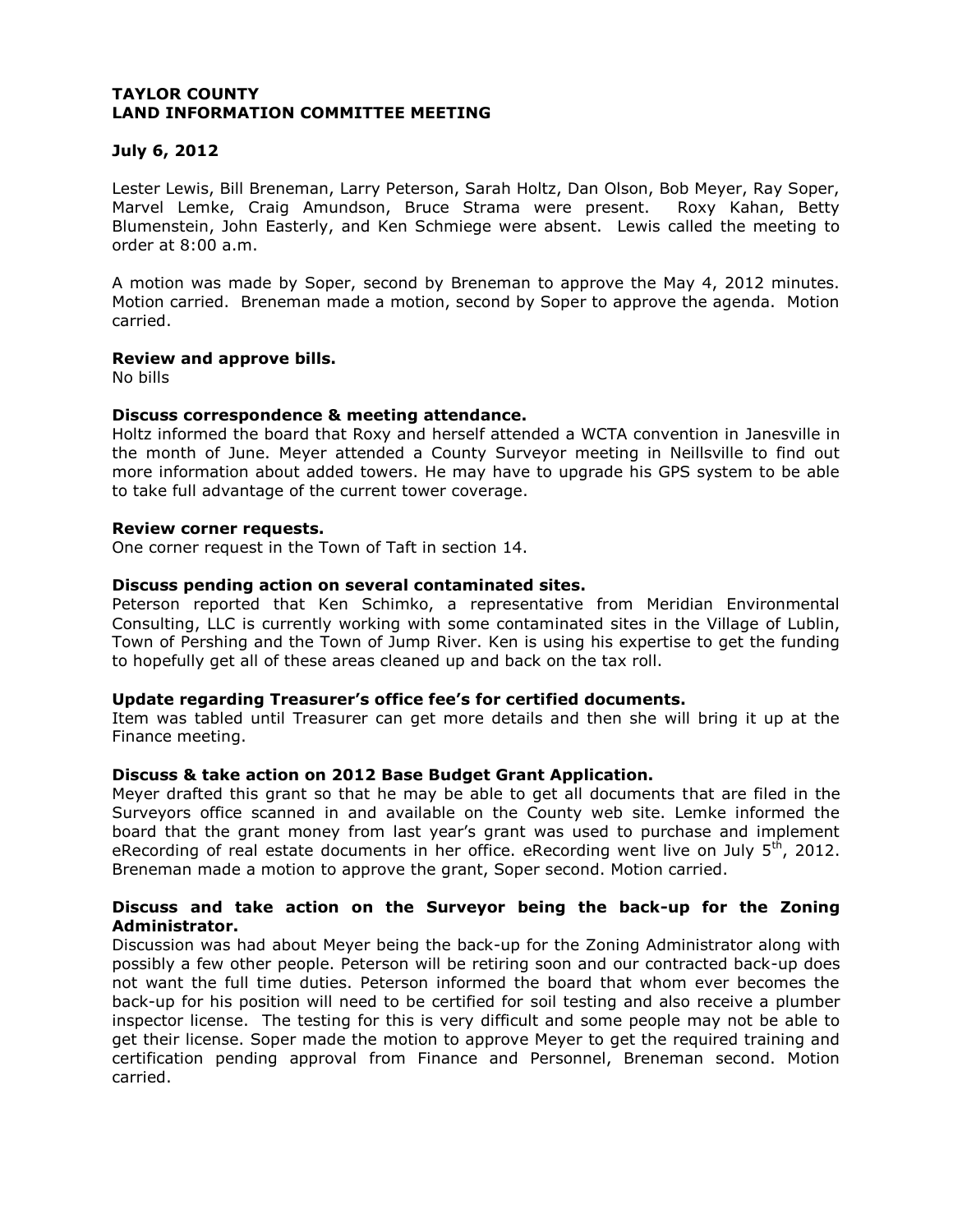## **Public Input.**

Lemke informed the board that the full County Board approved the Mount Olive Cemetery plat and the plat has been recorded in her office.

## **Set next meeting date**

The next meeting is scheduled for Friday, Sept 7, 2012 at 8:00 am. And tentatively Nov.2, 2012 for viewing of the tax deed parcels.

Breneman made a motion to adjourn the meeting at 9:15 am, second by Soper. Motion carried.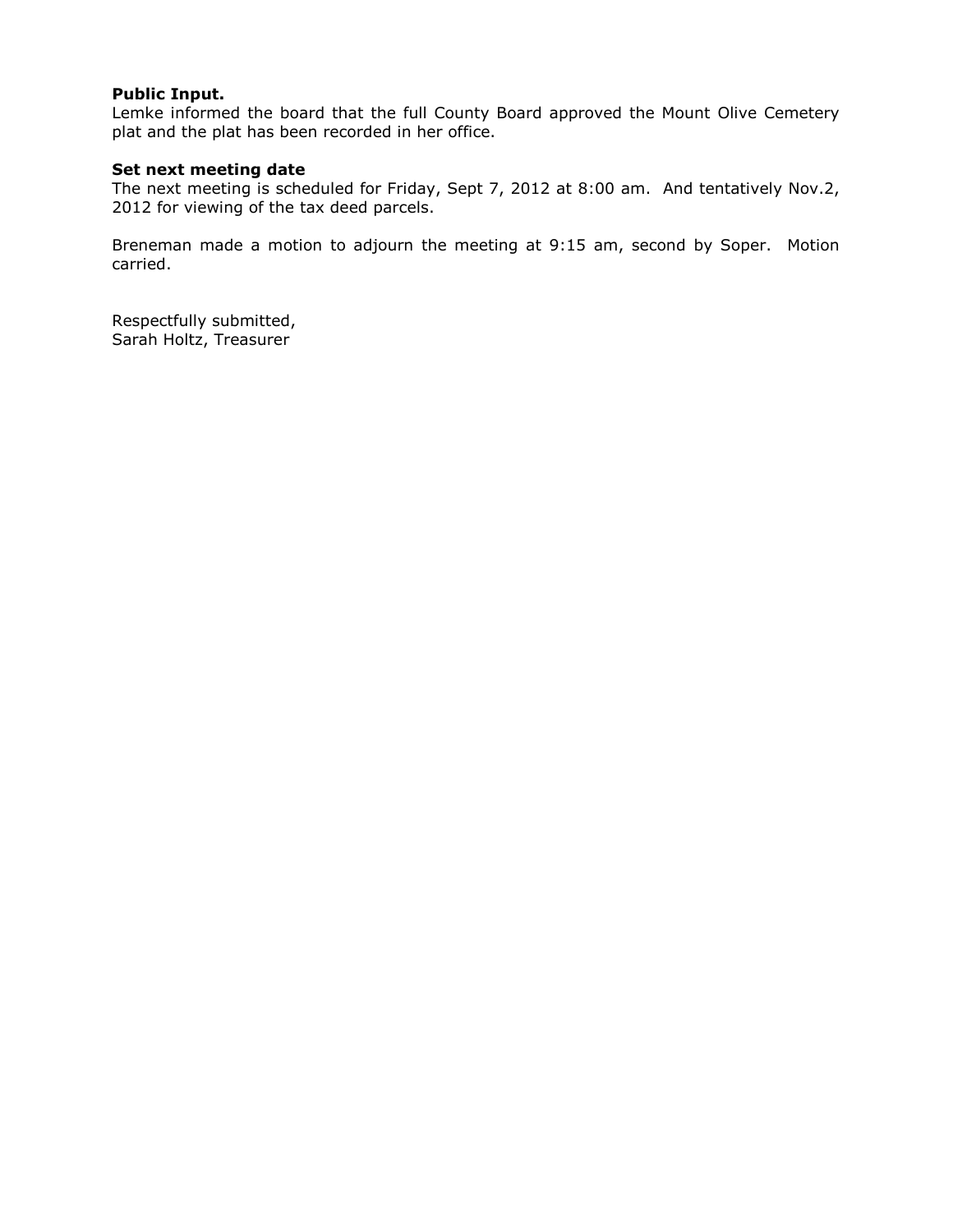### **May 4, 2012**

Lester Lewis, Bill Breneman, Larry Peterson, Sarah Holtz, Dan Olson, Bob Meyer, Ray Soper, Marvel Lemke, Craig Amundson, Roxy Kahan, Betty Blumenstein, Bob Meyer and John Easterly were present. Bruce Strama and Ken Schmiege were absent. Lewis called the meeting to order at 8:00 a.m.

A motion was made by Breneman, second by Soper to approve the March 23, 2012 minutes. Motion carried. Soper made a motion, second by Breneman to approve the agenda. Motion carried.

### **Review and approve bills.**

No bills

### **Discuss correspondence & meeting attendance.**

Meyer informed the board that a meeting was held with Marie Koerner to discuss possible consolidation of offices and having this group of people under one Dept. Head. Peterson & Meyer met with the DNR on the assessors plat in the Town of Chelsea. Meyer will start working on the plat.

#### **Review corner requests.**

One corner request in the Town of McKinley in section 22.

### **Update on the Bend Project.**

Peterson is working with William Scott, a Geologist who is under contract with the Wisconsin Counties Association. He is helping create an ordinance for this project to insure that all process and procedures are followed. Soper commented that he thought this was a rational move and it will give the mining committee some direction when making decisions. Peterson reported that the project is moving forward and the ordinance will benefit the environment, roads and any long term issues.

#### **Resolution to approve plat- Mount Olive Cemetery -2011 Addition**

An error was noticed on the Plat which was submitted for recording, Blocks C and D were inadvertently reversed. The Surveyor who drafted the Plat has been contacted and will make the corrections noted. Soper made the motion to approve the plat resolution with the corrections made in reference to Blocks C and D. Breneman second, motion carried. The Resolution will go to full County Board to approve.

#### **Public Input.**

Holtz requested for her office to be able to certify documents. Breneman made a motion to go ahead with approaching the Finance Committee to set a policy for certifying records and charging a fee. Soper second, motion carried.

Peterson informed the board, for future reference that the parcel of land owned by the County in the Town of Holway is buildable with certain stipulations. If sold by the County and someone would want to build on it they would need to work with the Army Corp for the wetland delineation.

Meeting was recessed until after the tax deed sale.

#### **Set next meeting date**

The next meeting is scheduled for Friday, July 6, 2012 at 8:00 am.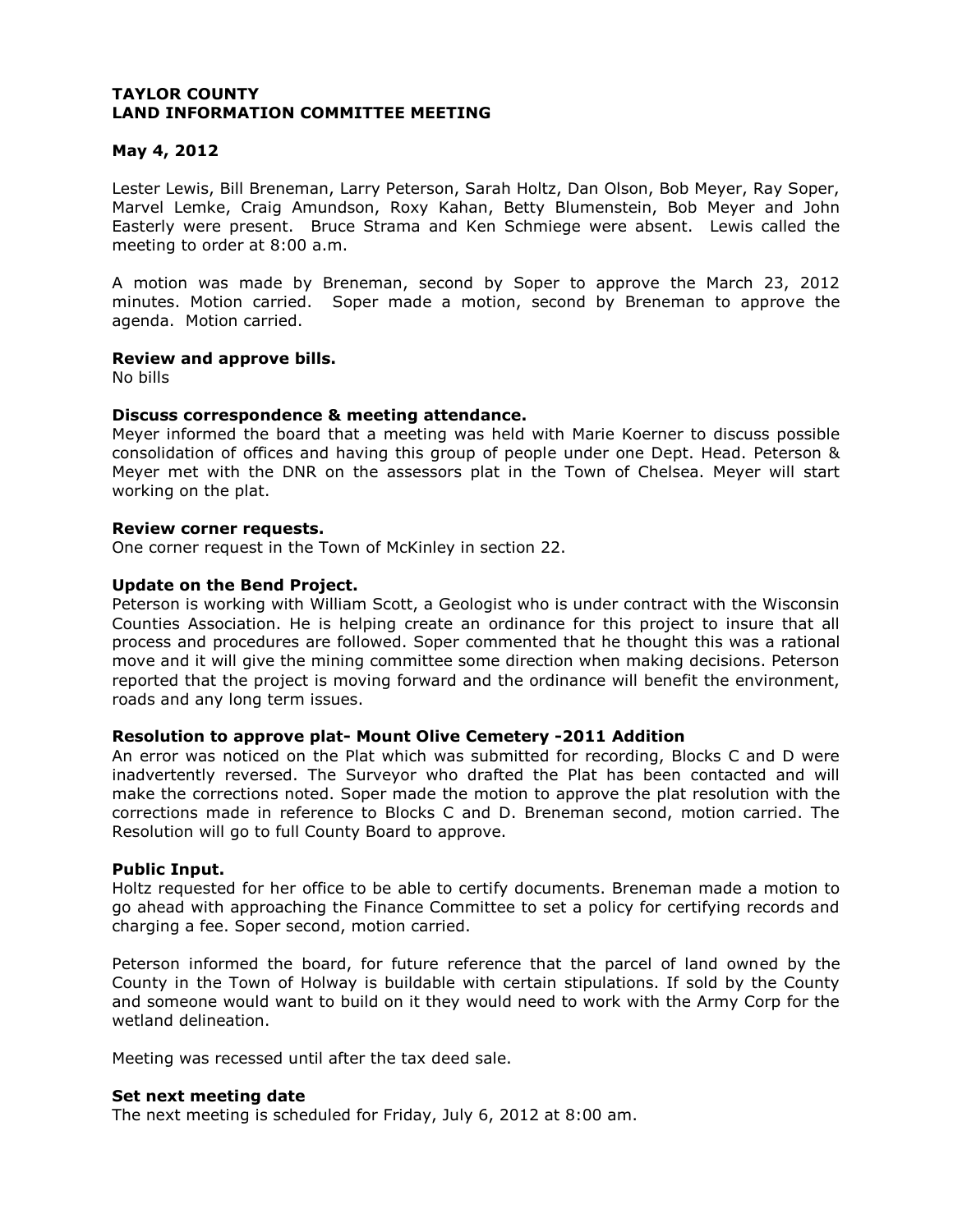Breneman made a motion to adjourn the meeting at 10:10 am, second by Soper. Motion carried.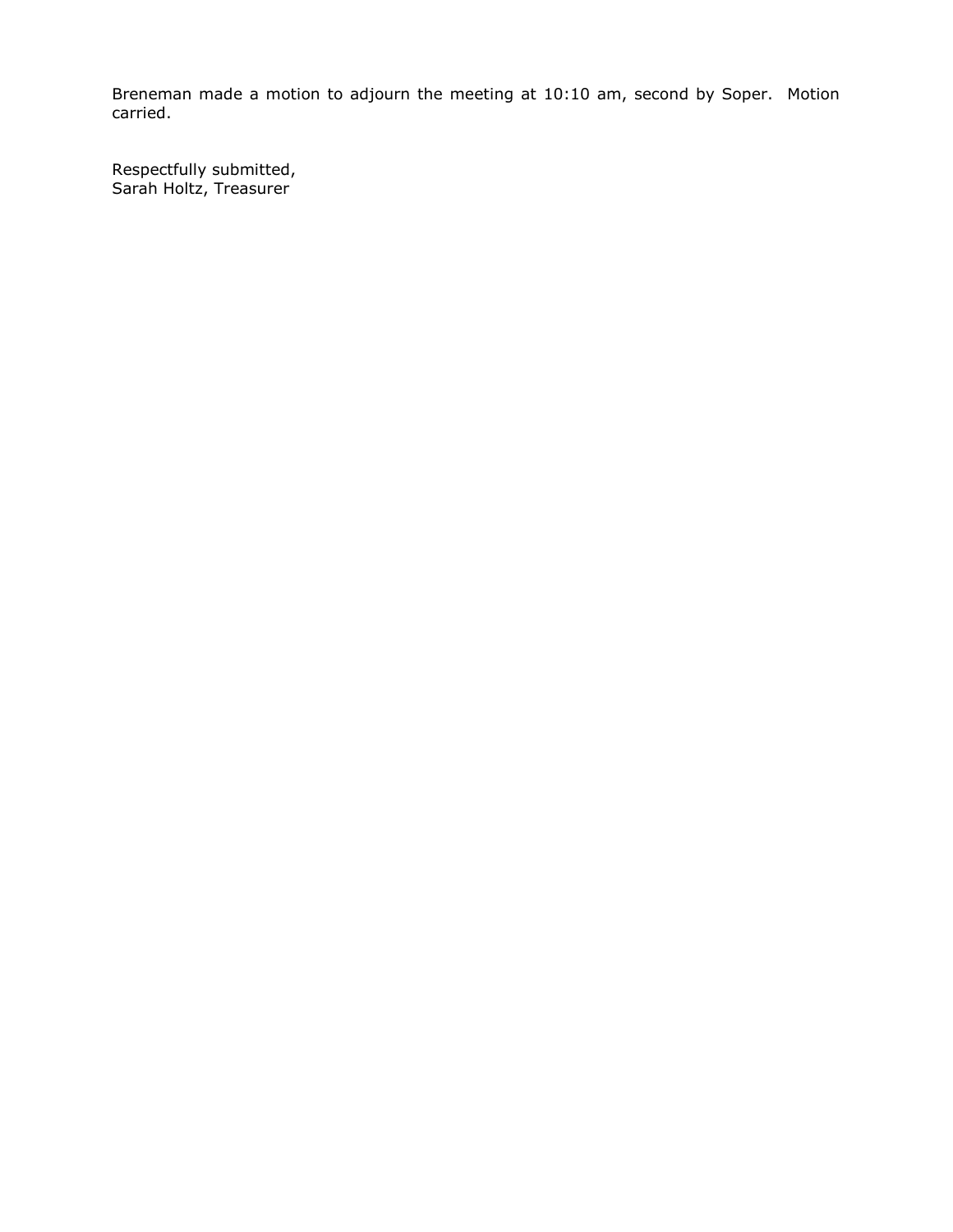# **Tax Deed Land Sale Results**

| <b>Town of Jump River</b><br>024-00293-0000<br>JD Bergman Corp | <b>Awarded Bid</b><br>\$500.00 | <b>Name</b><br>Emery Heath   |
|----------------------------------------------------------------|--------------------------------|------------------------------|
| <b>Town of McKinley</b><br>030-00333-0001<br>William Schroeder | \$150.00                       | Merlin Monson/Patricia LaRue |
| <b>Village of Lublin</b><br>146-00073-0000<br>Roy & Pat Ehlert | \$750.00                       | Lamont Freet                 |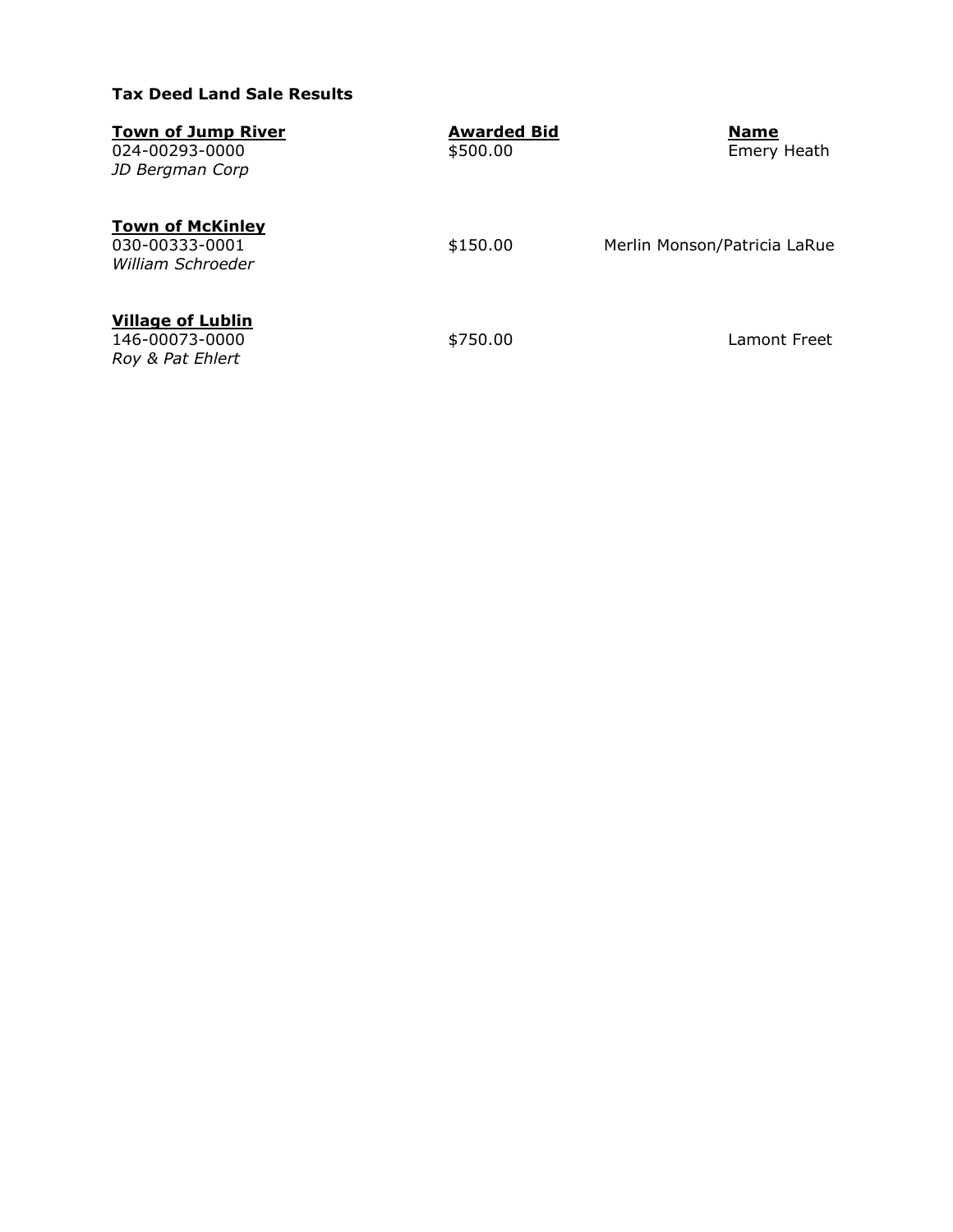## **March 23, 2012**

Lester Lewis, Dave Krug, Larry Peterson, Sarah Holtz, Bruce Strama, Bob Meyer, Ray Soper, Marvel Lemke, and Ken Schmiege were present. Dan Olson was absent. Lewis called the meeting to order at 9:00 a.m.

A motion was made by Krug, second by Soper to approve the Feb. 3, 2012 minutes. Motion carried. Soper made a motion, second by Krug to approve the agenda. Motion carried.

## **Discuss & act on setting viewing dates for Land Sale property in the Village of Lublin**

Krug made a motion to set April  $30<sup>th</sup>$  as the viewing date for the property in the Village of Lublin from 9:00 AM to 4:00 PM. Soper second, motion carried. Peterson, Lewis, Krug, and Soper will decide who will be available to give the viewings.

## **Discuss & act on surveying the Airport**

Discussion was had on the need for the Airport land to be surveyed. The survey will clear up issues with any legal descriptions and also get all land under the same property owner name. Corporate Council Ken Schmiege prepared a deed but was asked by the Bureau of Aeronautics if a survey could be done before approval. Meyer informed that he was at the site and noticed some discrepancies in Section 7 due to survey methods having changed since the last survey was performed. Meyer was looking for clarification as to what he should be surveying. Soper made a motion to have Meyer survey the Taylor County Airport and receive his direction on what to survey from the Airport Committee, Krug second. Motion carried.

### **Discuss / Approve county board resolution to order an assessor's plat in the Town of Chelsea**

Meyer met with all of the effected land owners and no issues were brought to his attention. Meyer recommended proceeding with the assessors plat, putting omitted lands back on the tax roll. Soper made a motion to approve the resolution ordering an Assessors Plat in the Town of Chelsea, Krug second. Motion carried. Discussion followed in reference to establishing a policy regarding evaluation criteria to consider when ordering assessor's plats of omitted lands. Lewis directed a work group involving Schmiege and a person from each department to draft a policy for the Committee's consideration to be presented at a future meeting.

## **Discuss & act on Taylor County property, Town of Holway parcel number 022- 00462-0000**

The Highway Department was contacted by a citizen about acquiring some property for a radio controlled airport landing in the township of Holway. The County acquired this land when a curve in County Road A was taken out in the 1960's. Lewis was contacted and returned the citizens phone call. No response from the citizen. Discussion was had on whether the County would want to put this parcel up for sale in our May 2012 tax deed sale. Peterson is working with the Army Corps of Engineers to determine whether the land can be built on or not. Discussion was made to hold off until next year's tax deed land sale. An assessment by the Committee will need to be done before it is put up for sale.

#### **Review and approve bills.**

No bills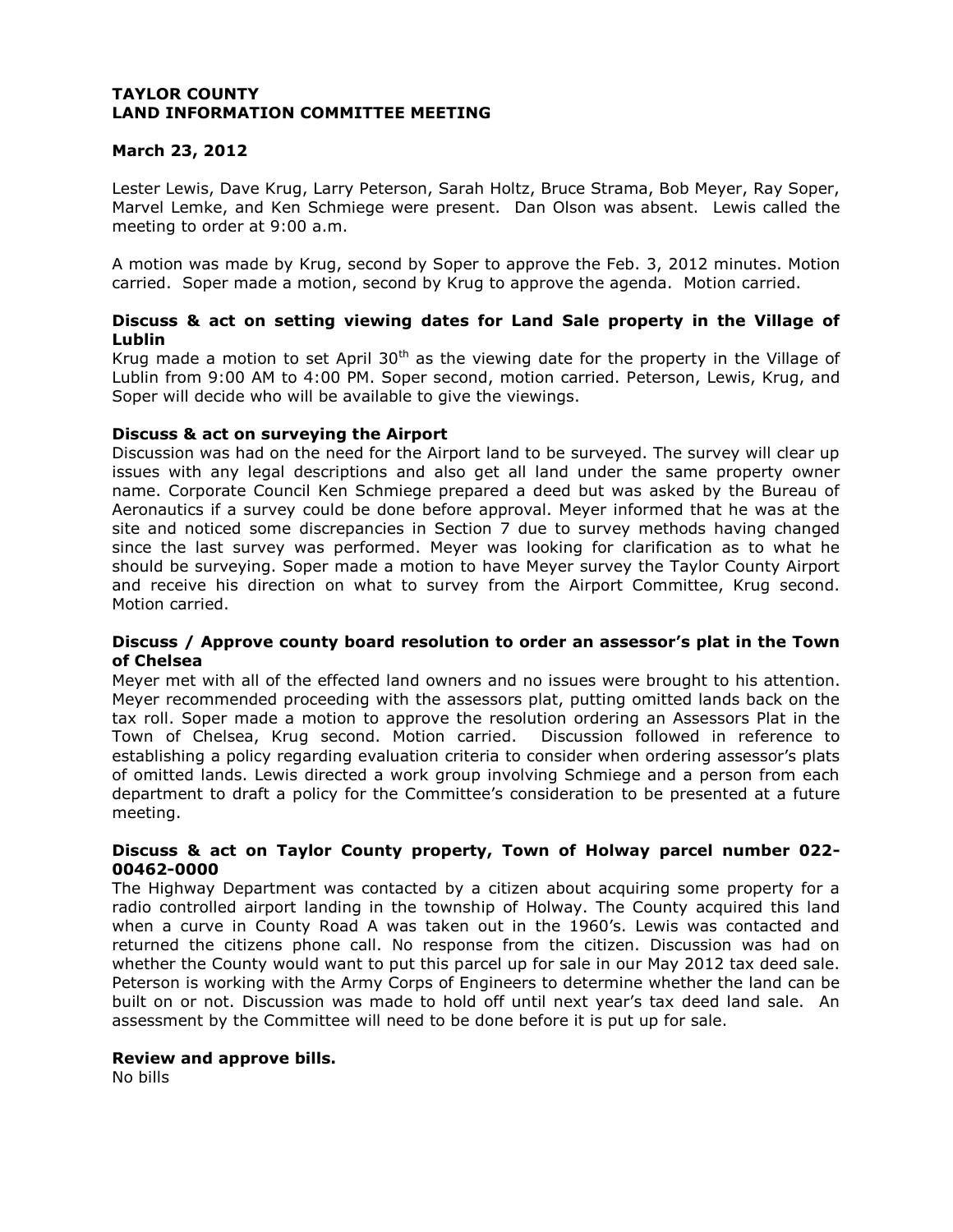### **Discuss correspondence & meeting attendance.**

None

#### **Review corner requests.**

Four corner requests in the Town of Taft, section 23 and 24.

#### **Public Input.**

Peterson informed the board that Verizon Wireless may be putting up a tower south in the township of Deer Creek and by the Village of Gilman.

Strama informed the board that the parcel in Chelsea will be deeded to the adjoining property owner but Schmiege suggested that we also get approval from Price County Rail Trail as they are also on the deed.

Schmiege informed the board that the deed for the Bach properties in Deer Creek has been changed to including the right of way and Peterson received the new deed on Feb.  $8<sup>th</sup>$ , 2012.

#### **Set next meeting date**

The next meeting is scheduled for Friday, May 4, 2012 at 8:00 am. Tax deed land sale will be at 10:00 am.

Krug made a motion to adjourn the meeting at 10:30 am, second by Soper. Motion carried.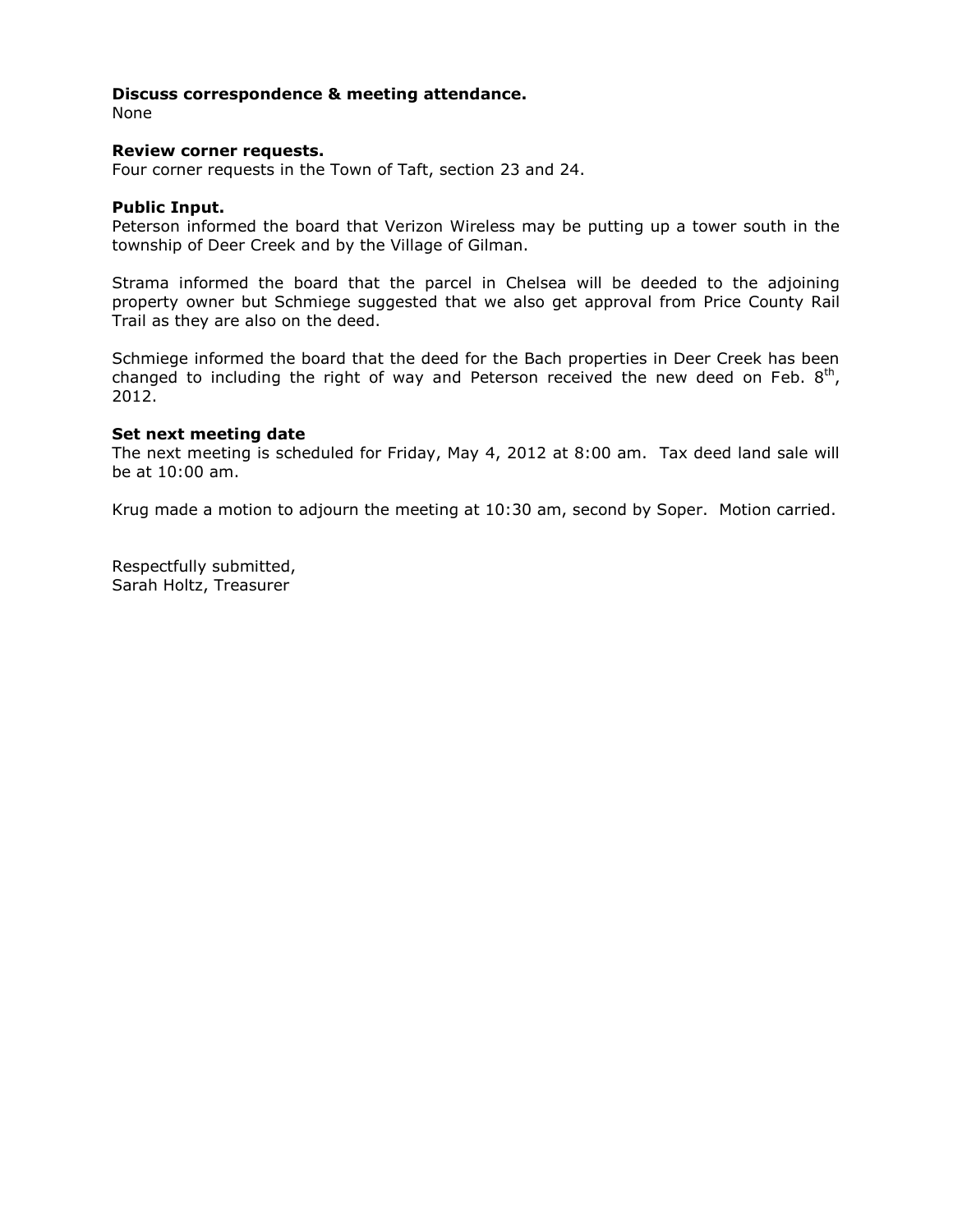## **TAYLOR COUNTY LAND INFORMATION COMMITTEE MEETING February 3, 2012**

Lester Lewis, Dave Krug, Larry Peterson, Sarah Holtz, Bruce Strama, Bob Meyer, Ray Soper, Craig Amundson, Betty Blumenstein, Roxy Kahan, Marvel Lemke, Dan Olson, Brad Ruesch, John Easterly, and Ken Schmiege were present. Lewis called the meeting to order at 9:00 a.m.

A motion was made by Krug, second by Soper to approve the Nov.30, 2011 minutes. Motion carried. Krug made a motion, second by Soper to approve the agenda. Motion carried.

## **Discuss & act on the disposition of the County owned parcel on Chelsea (006- 80330-0000)**

Discussion was had on this parcel and what should be done with it. Currently it is tax exempt because it is under Taylor/Price County. Gowey Abstract did some research into this parcel and found out that if this parcel is deeded to an adjoining land owner, title insurance will be given. Krug made a motion to deed this property to the adjacent property owner with the stipulation that the transfer fees will be paid by the adjoining owner. Soper second, motion carried.

### **Discuss & act on redemption requests for tax deed properties**

Discussion was had on the following properties that were taken in tax deed.

## Roy & Patricia Ehlert (Parcel # 146-00073-0000)

Ehlert informed the board that she was foreclosed on in 2007 and is no longer interested in the property but wanted to inform them that the well is on that parcel and is shared with the parcel adjacent. She is the deed holder of that parcel also and doesn't plan to redeem that parcel when it comes up for tax deed. No action taken.

#### Jesse Salisbury (Parcel # 028-00285-0000)

Salisbury informed the board that he has the cash to pay all the taxes up in full. He currently has someone who will be renting the property out to be used for crop land. Soper questioned if he would be allowed to redeem his property, would he stay current with his payments and Salisbury responded yes. Krug made the motion to allow Salisbury to redeem his property by paying all of the back taxes and the tax deed fees, Soper second. Motion carried.

### Paul Krueger (Parcel #'s 251-00499-0000, 251-00501-0000, 251-01258-0001)

Krueger also informed the board that he had cashier's checks to pay all of the back taxes and tax deed fees for all three parcels. He informed the board that he is currently employed and is going to try to rent out the Blue Angel property to help him keep up with the taxes. Blumenstein requested that Krueger combine his parcels to make the legal descriptions cleaner. Krueger agreed to go to the Property Lister's office and fill out a form to have this done. Krug made a motion to allow Krueger to redeem his property by paying all back taxes and the tax deed fees, Soper second. Motion carried.

JD Bergman Corporation (Parcel # 024-00293-0000) No one was present to redeem this parcel so no action was taken.

## **Discuss & act on eviction notice and change locks on tax deed properties.**

The County currently does not have any parcels that will require evictions. Treasurer's office will contact Jeff Ludwig to get access to the Ehlert building and put required locks, etc. in place.

## **Discuss & act on the payment of utilities for tax deed properties.**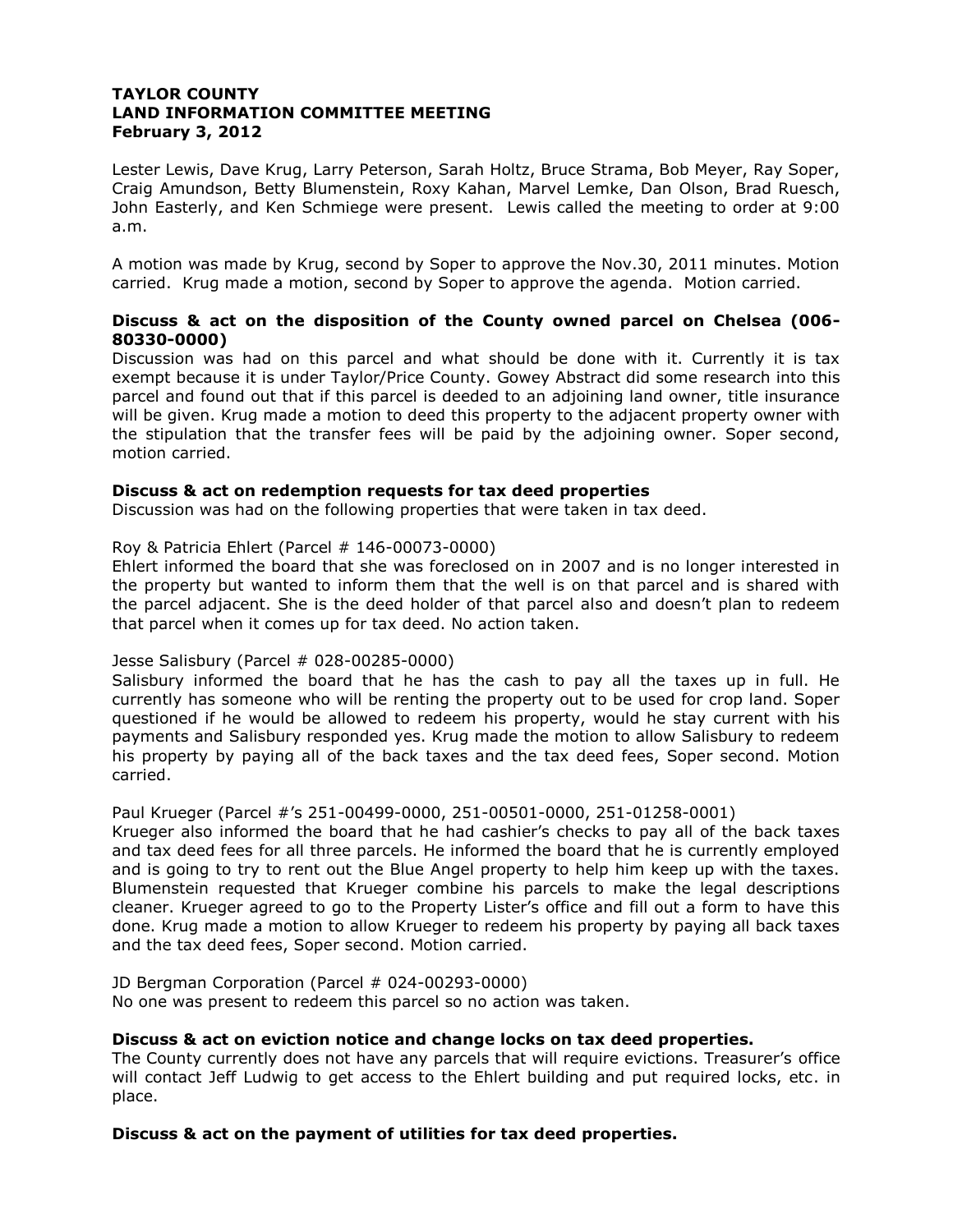No action taken. No utilities are owed at this time.

### **Discuss when prospective buyers of the tax deed parcels can view the interior of the buildings.**

The County has one building on the tax deed property to be viewed. Viewing date and time will be discussed at the next meeting on March 23, 2012 at 9:00 AM.

### **Discuss & set date for Land Sale.**

Land sale date was set for May 4, 2012 at 10:00 AM. Regular board meeting will be held at 8:00 AM.

## **Discussion and possible action on assessor's plat in sections 21, 27, & 28- T32N, R1E**

Meyer informed the board that by doing this assessor's plat approximately 100 acres would be put back on the tax roll. Effected land owners have not been notified yet pending the board's decision to move forward with the plat. Discussion was had as to whether the property owners should be charged for this or if the County would bear the cost. Schmiege suggested staying uniform when dealing with these situations as far as the cost. Meyer was given direction to contact the land owners by letter informing them about the plat being done. Also giving notice that if all owners are in agreement then no fee will be charged. Meyer will bring back his findings to the next Land Information meeting.

### **Discuss letter sent to Attorney Gamoke regarding the omitted right of way in the land sale between Bach/Brecke, Town of Deer Creek (Bach properties)**

Schmiege informed the board that a letter was sent to Attorney Gamoke stating that the deed was in violation of subdivision control ordinance. Gamoke informed Schmiege that a corrected deed will be sent to him soon. If this letter is not received by our next meeting then Schmiege will issue a citation.

## **Discuss & act on Applied Data Consultants, Inc. master agreement for services.**

Lewis was in contact with the County IT Department to see if the web site could possibly be maintained in house. He was told that another person would need to be hired to be able to take on this task. Lewis was also concerned about the short notice that the committee received about the additional charge for the upgrade. Blumenstein explained that the company allowed two additional years to stay with the old system and we were notified then that an additional charge would be made when the update took place. Blumenstein also stated that the site generates additional revenue for the County in various ways. Citizens in the audience made very positive remarks on the system about its user friendliness and convenience. Also it has saved the Treasurer's office a lot of time. The system must be upgraded or the site will no longer be available. Easterly informed the committee the Land Information Public Access line item will be used to pay the one- time upgrade fee. Soper made the motion to approve the contract for upgrading with Applied Data Consultants, Krug second. Motion carried.

#### **Review and approve bills.**

No bills

## **Discuss correspondence & meeting attendance.**

Meyer informed the board that he went to the WSLS Surveyors meeting in Wisconsin Dells, where he met his continuing education requirements. He also commented on the Legislation trying to take away money from Land Information to help fix the State budget deficit.

#### **Review corner requests.**

No corner requests. Land owner wants some clarification in section 21 in the Town of McKinley.

**Public Input.**